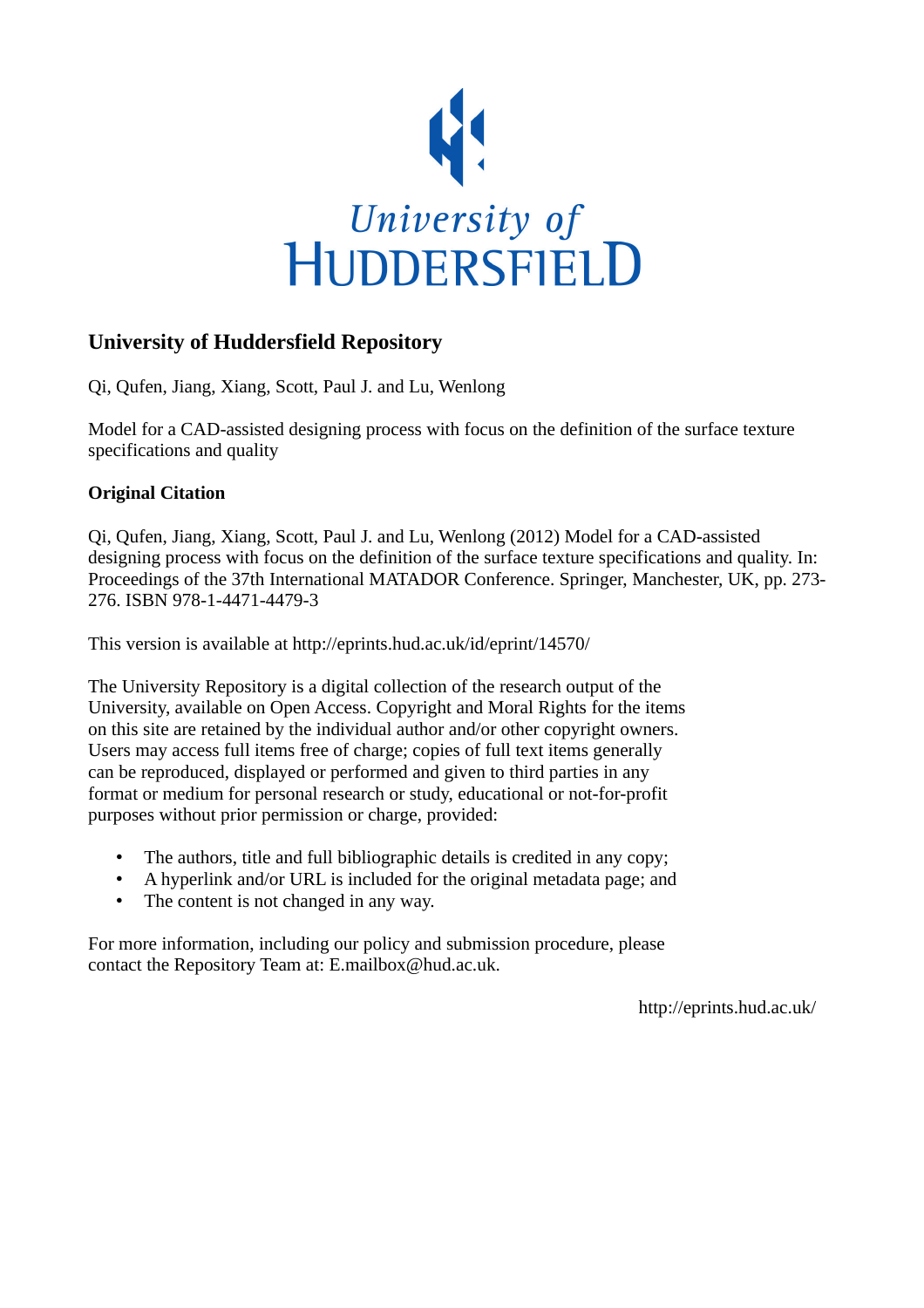## **Model for a CAD-assisted designing process with focus on the definition of the surface texture specifications and quality**

Q Qi<sup>1</sup>, X Jiang<sup>1</sup>, P J Scott<sup>1</sup> and W Lu<sup>1, 2</sup>

1 EPSRC Centre for Innovative Manufacturing in Advanced Metrology, School of Computing and Engineering, University of Huddersfield, Huddersfield, HD1 3DH, UK

2 School of Mechanical Science and Engineering, Huazhong University of Science and Technology, Wuhan, 430074, China

**Abstract.** In the early stage of engineering design, the optimal control of engineering surface is of essential importance to control the quality of products and to reduce the cost. A model for a CADassisted designing process with focus on the definition of the surface texture specifications and quality is presented for the purpose of assisting designers assign an optimal surface texture specification to fulfil the requirements of function, lower costs and shorter product lifecycles. The model is the basic philosophy to develop a surface texture intelligent information system which can be integrated with CAD systems.

**Keywords:** surface texture, Geometrical Product Specifications (GPS), CAD

#### **1.1 Introduction**

Surface texture plays a significant role in determining the function performance of a workpiece because of the sensitivity of surface texture to change in the process. It is of significance to assign an optimal surface texture specification for an engineering surface in the early stage of design. However, in current engineering practices, surface texture has been more commonly used only for compliance and not for manufacturing process monitoring or function correlation. It is also considered insufficient that for engineering drawing if only surface texture is provided without information of metrology as it is rather difficult to truly express the functional requirements. This can be seen in table 1, most current commercial CAD systems still employ old profile (2D) surface texture standards or do not completely conform to the standards. This leads to large specification uncertainty (up to 300%)[1, 2] compared with the latest surface texture specification standard ISO 1302:2002 [3]. Because of the massive GPS standards [4, 5] and intricate related knowledge on design, manufacture and measurement in the field of profile and areal (3D) surface texture, it is arduous and time consuming to finish an unambiguous surface texture specification for designers, especially

when there is no surface texture specification support tool in current commercial CAD systems. The latest profile [3] and areal [6] surface texture specification standards give the tools to control the surface texture by an unambiguous specification on technical drawings. The two standards make it possible for the designers to indicate the intended surface texture with the least possible effort, also making it possible for the designer of a given surface texture specification to understand, implement or verify the requirement without mistakes. Recently, a category theory based GPS surface texture knowledge platform has been developed to facilitate fast and flexible manufacturing [4, 7]. The knowledge model in these papers is the foundation to develop a design and measurement information system in profile and areal surface texture for manufacturing industry. In this context, a model for a CAD-assisted designing process with focus on the definition of the surface texture specifications and quality is presented. The model in this paper is developed to utilize the category theory based knowledge model for the development of a surface texture intelligent information system which can be integrated with CAD systems.

### **1.2 Model for a CAD-assisted designing process with focus on the definition of the surface texture specifications and quality**

Based on the Geometrical Product Specifications (GPS) philosophy [8], surface texture specification should be designed based on the function requirements, lower costs and shorter product lifecycles. The essential functions of the model are to help designers find a balance point between function and total costs (include design, manufacture and measurement), and to select an optimal surface texture specification elements; also to help engineers and metrologists for monitoring manufacturing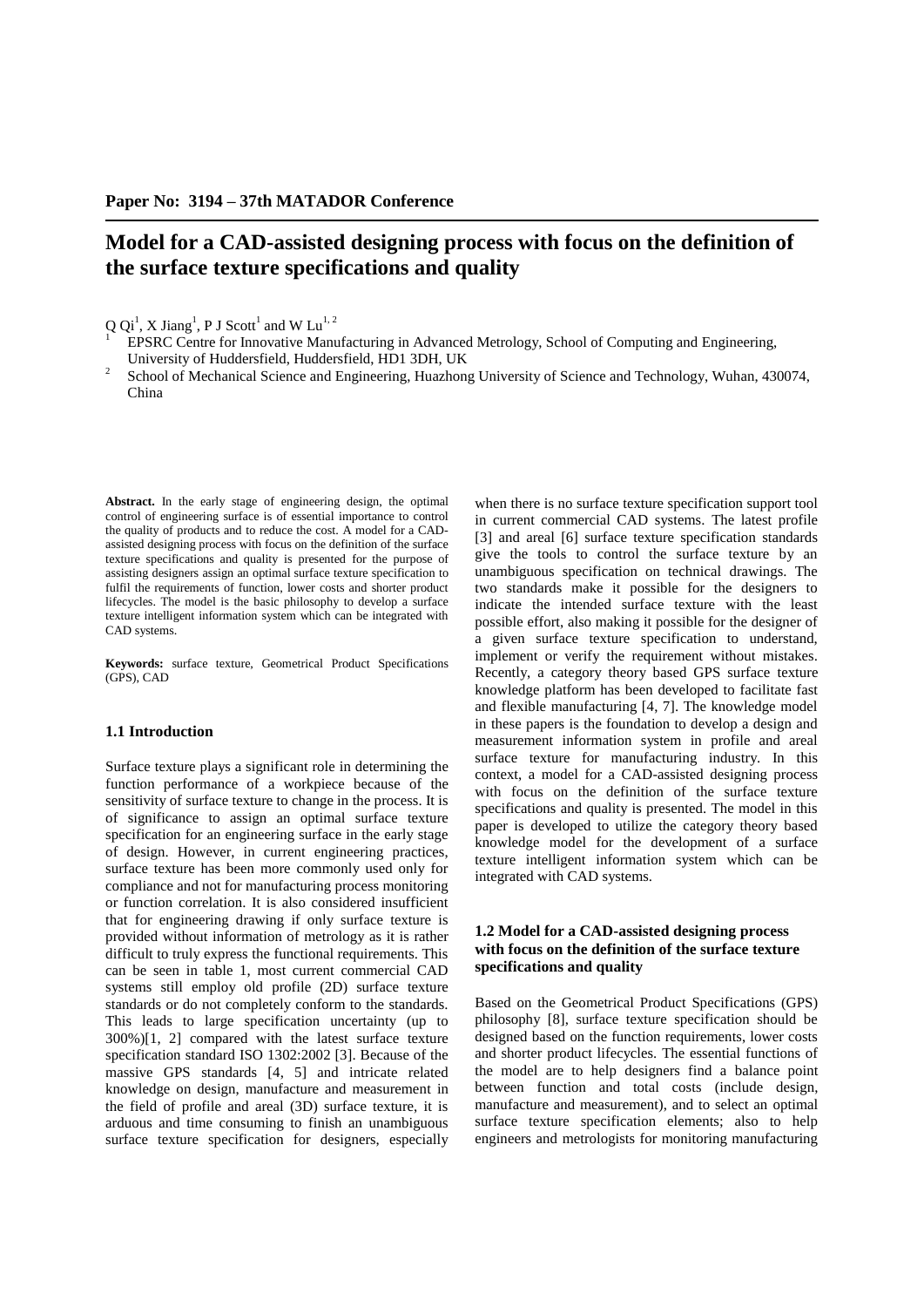process and guiding the measurement procedure precisely.

| <b>Commercial</b><br>CAD | <b>Surface</b><br>Texture<br><b>Specification</b><br>Design | <b>Surface Texture</b><br><b>Standards</b>          |                     |
|--------------------------|-------------------------------------------------------------|-----------------------------------------------------|---------------------|
| <b>Systems</b>           |                                                             | <b>Versions</b>                                     | <b>Indications</b>  |
| AutoCAD                  | None                                                        | None                                                | None                |
| <b>CATIA</b>             | Roughness<br>symbol tool                                    | ISO 1302:<br>1965                                   | 3.2                 |
| <b>SolidWorks</b>        | Surface<br>finish symbol<br>menu                            | Simplified<br>version of<br><b>ISO</b><br>1302:2002 | milling<br>$Ra$ 3.2 |
| Pro/Engineer             | Surface<br>finish tool<br>menu                              | ISO 1302:<br>1965                                   |                     |
| NX                       | Surface<br>finish symbol<br>Tool                            | <b>ASME</b><br>Y14.36M-<br>1996                     | Mill<br>2.5/Rz6.3   |

**Table 1.1.** The status of surface texture specification design in commercial CAD systems

#### **1.2.1 The integrated surface texture design conception**

In contrast to traditional tolerance systems, the GPS based design process of the surface texture specification is mapped to and receives feedback from the manufacture and measurement. The specification of surface texture is assigned to transfer more manufacture and measurement information. Fig1.1 shows the integration between design

and measurement in surface texture. In the design phase, function requirements and others such as manufacturing processes and component types should be considered for a function design of surface texture. All of the specification control elements defined in ISO 1302:2002 and ISO/CD 25178-1 (currently under development) [6] can be established according to the inputs and the inference of relationships. After the inference procedure, all the inferred specification elements can be combined into a complete surface texture specification. Then the specification, callout and related specification data can be generated and saved in CAD systems. In the measurement phase, the metrologist firstly analyzes the specification, and translates it to measurement specification which will take into account the measurement conditions. Following the measurement strategy, the metrologist carries out the measurement and obtains the measurement data. In this step, the metrologist selects different options in the form removal and filtration parts. According to the data treatment selection, the software calculates the numerical result of the specified parameter in the last step. Based on the numerical result and uncertainty estimation, the metrologist should provide conformance or non-conformance with the specified specification. Finally, the measurement result and the measurement procedure can be fed back to the design stage to compare with the desired function and estimate the measurement cost to help improve the design process.

#### **1.2.2 Finding the balance point between function requirements and total cost of design, manufacture and measurement**



After the integration of design and measurement of

**Fig. 1.1.** The integration between surface texture design and measurement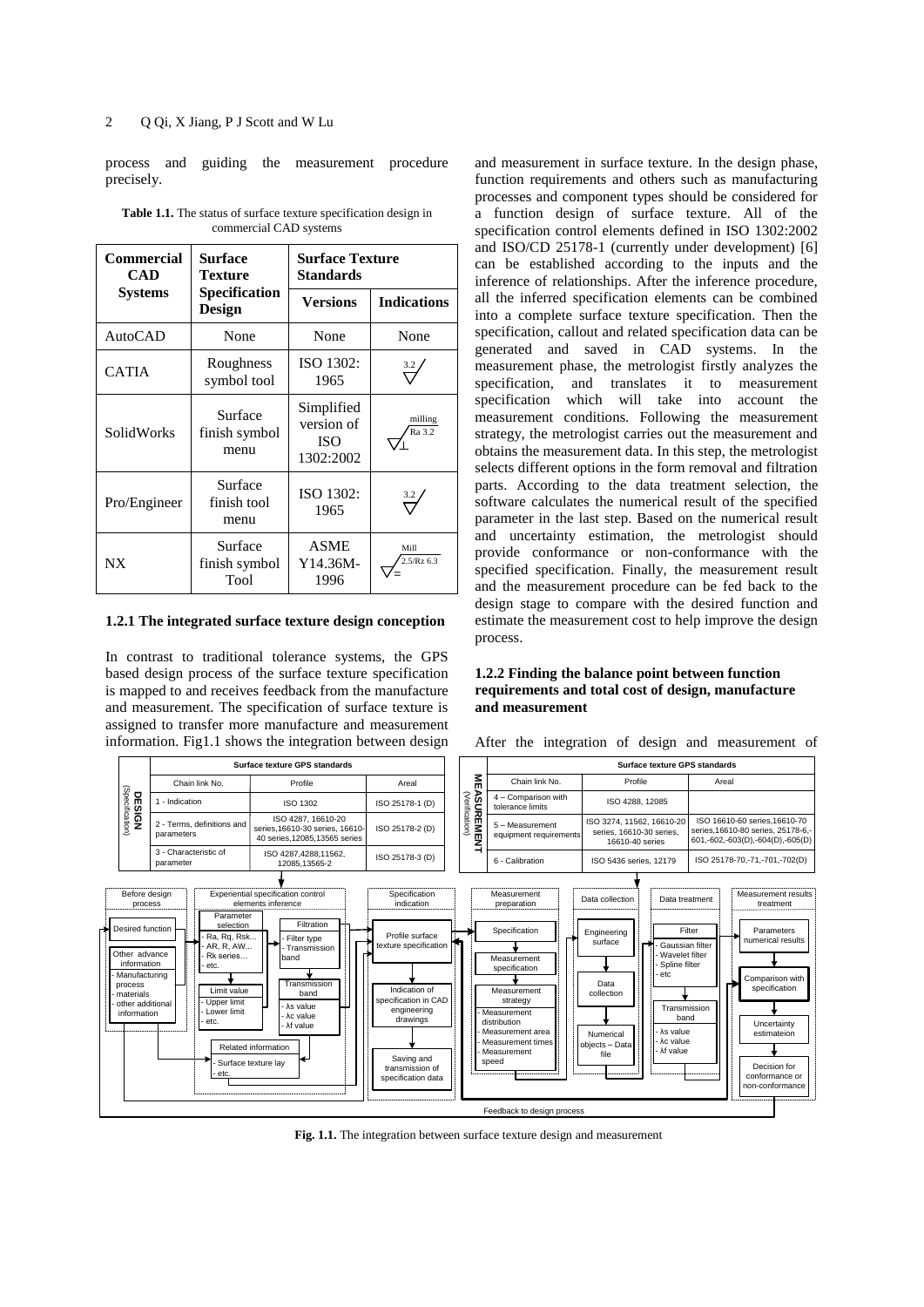Model for a CAD-assisted designing process with focus on the definition of the surface texture specifications and quality 3



**Fig. 1.2.** The designing process for a complete and functional surface texture specification

surface texture, the corresponding measurement requirements for a specified surface texture specification can be determined. Within the design phase, the manufacture and measurement cost can be estimated according to the assigned surface texture specification. In figure 1.2, the flowchart of the cost optimal surface

texture design process shows integration between input, manufacture, specification and measurement.

In the design input phase, the most crucial part is the selection of the right surface texture parameter and limit value according to the function requirements and other inputs. As in many applications surface texture is